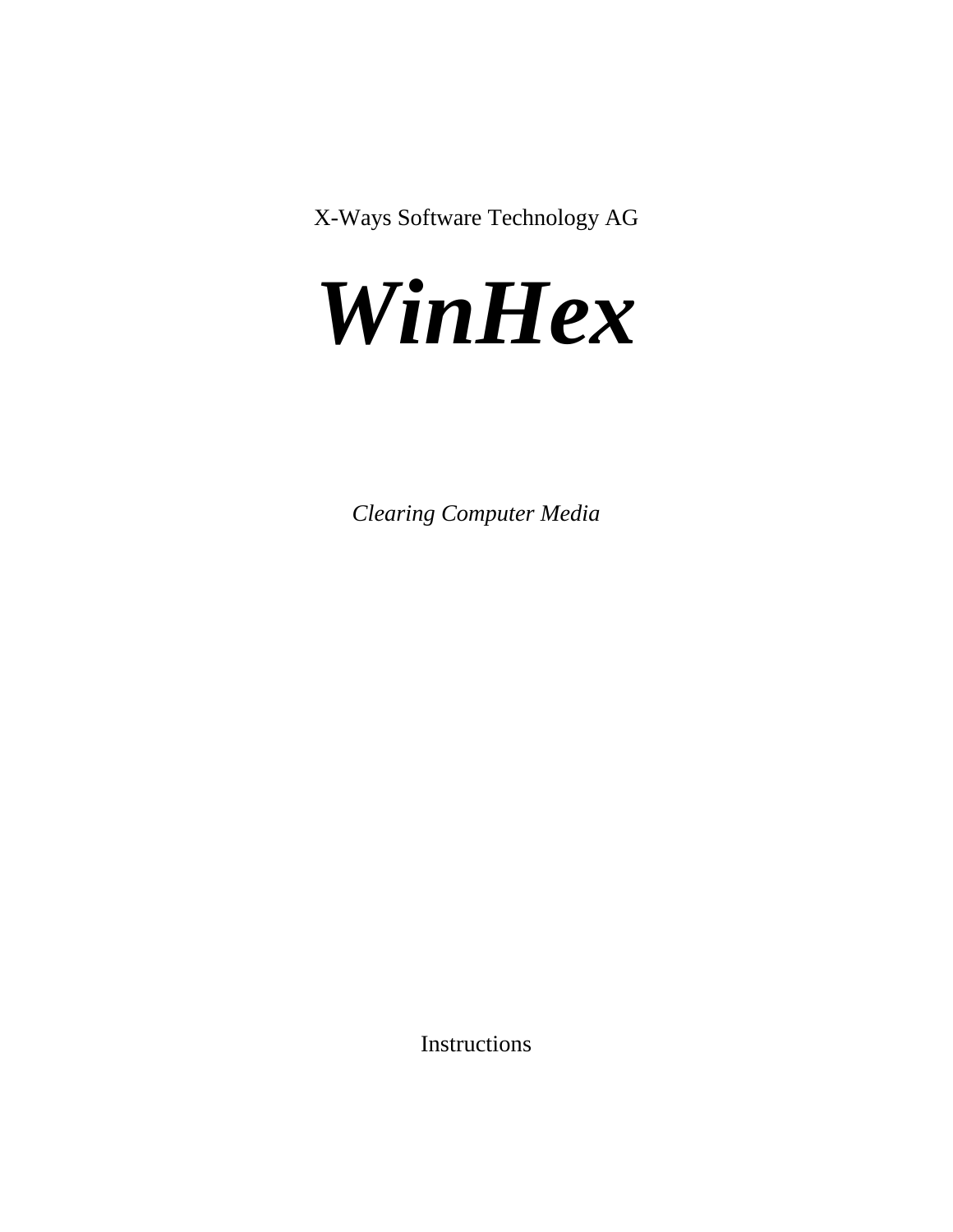## **1 Introduction**

This paper discusses how to clear or sanitize magnetic storage media using the WinHex software ([http://www.winhex.com/winhex/\)](http://www.winhex.com/winhex/) and how to be sure of the procedure's effectiveness.

Clearing (or wiping) is the secure removal of all data from a media. Media are cleared to shred private and confidential data, e.g. because they are to be passed to other users. After clearing, the data cannot be recovered using any common software (including WinHex itself), conveivably only by highly sophisticated laboratory techniques. Clearing can also be used to prepare a forensically sound mirror drive before cloning, to ensure that no data is left from a previous examination.

Sanitizing (also purging) is even more secure. In general, laboratory techniques cannot retrieve data that has been sanitized. According to the U.S. Department of Defense (DoD), media have to be sanitized before they are released from usage or reused in an environment that does not provide an acceptable level of protection for the data that was on the media.

According to the Clearing and Sanitization Matrix, the standard outlined in the DoD 5220.22-M operating manual, method "c", a hard disk or floppy disk can be *cleared* by overwriting (once) all addressable locations with a single character. This is usually the hexadecimal value 0x00, but can be any other value. To *sanitize* hard disks according to method "d", overwrite all addressable locations with a character, its complement, then a random character, and verify. (This method is not approved by the DoD for sanitizing media that contain *top secret* information.)

Example how to sanitize your media (clear more than once):

• Overwrite first with a certain byte value (e.g.  $01010101 = 0x55$ ), then with its complement  $(10101010 = 0xAA)$ , and finally with random byte values. Consistent with DoD 5220.22-M.

Alternatively,

• Overwrite with random byte values first, then with binary zeroes  $(00000000 = 0x00)$ , and finally binary ones  $(11111111 = 0 \text{xFF})$ .

## **2 How to Clear using WinHex**

- 1. Attach the media to a computer with Windows 95, 98, Me, NT, 2000, or XP and a full version of WinHex installed.
- 2. Close any application that may write to the media.
- 3. Run WinHex.
- 4. Select Tools | Disk Editor from the menu (or press F9).
- 5. Select the media to clear. It must be listed as a physical disk. Click OK.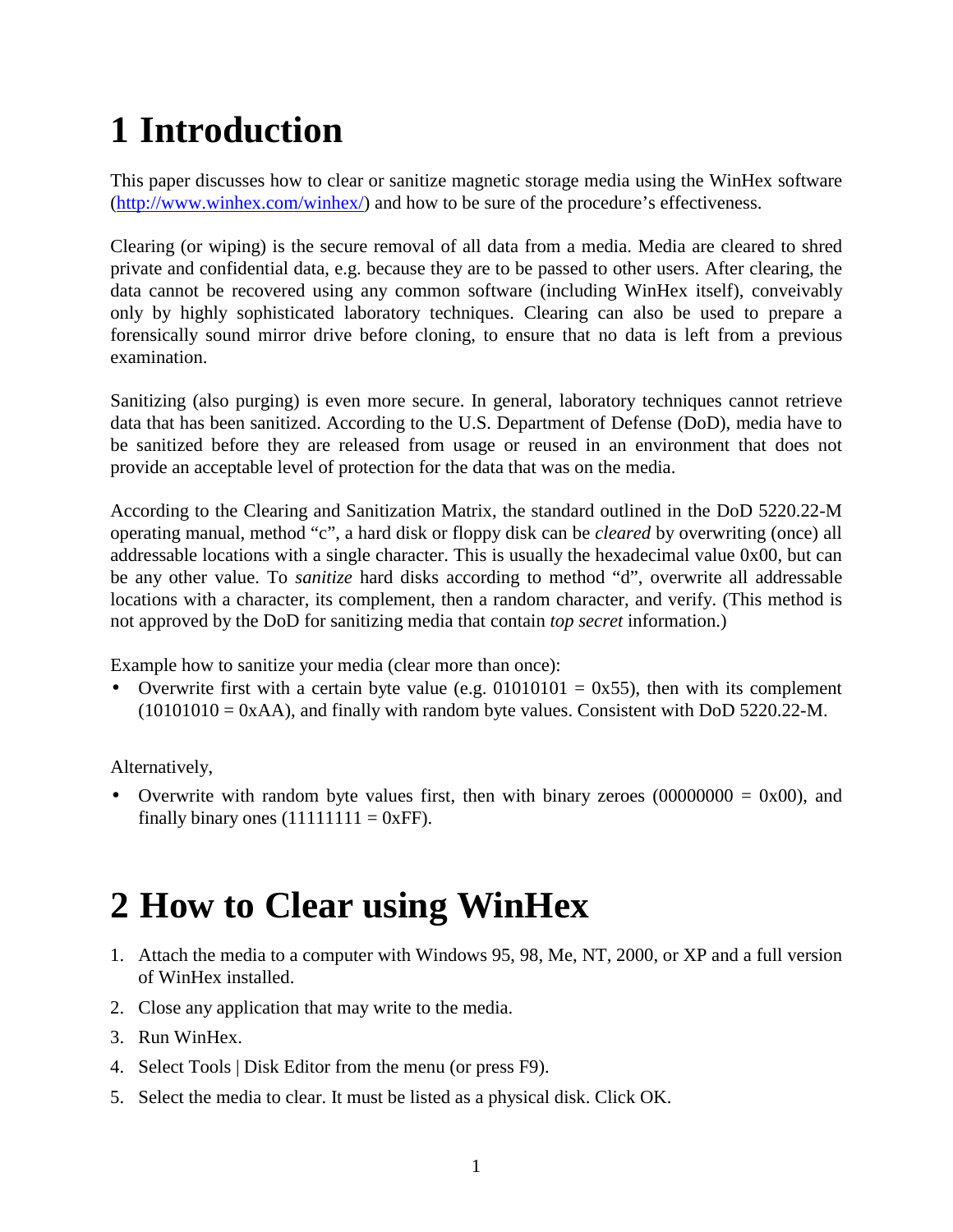*You will see the hexadecimal and ASCII representation of the media's first sector, usually a system area. Floppy disk: boot sector. Hard disk: master boot record.*

6. Select Edit | Fill Disk Sectors from the menu.

*In case you select a part of the media as a block before, the menu command will be labelled "Fill Block", and clearing will apply to the block only*

7. Select either "Fill with ... hex values" and specify a byte value in hexadecimal notation (without the preceding "0x") or "Fill with random bytes" and specify a range of allowed byte values in decimal notation (usually 0 to 255). Click OK.

*In case of large media, the program will warn you that changes will be written immediately to the disk. Remember, you are clearing the media, and any data will be lost. In case of small media like floppy disks, WinHex will buffer the changes and flush them only when closing the edit window, after prompting you to do so.*

- 8. A small window will display the progress and an ETA. You may abort at any time by pressing the ESC key or by closing that window.
- 9. When complete, you may close the edit window and exit WinHex, or repeat the steps 6 and 7 for sanitization (more than one clearing procedure).

## **3 How to Verify using WinHex**

WinHex will warn you during clearing if sectors could not be overwritten (e.g. because of physical damage). If no error messages are displayed, you may assume that clearing was successful. If you wish to further verify that, however, proceed as follows. Note that none of the following verification methods is 100% safe, though.

1. When done, close the edit window and open the media again (steps 4 and 5). You will see the chosen byte value pattern (certain hex values or random hex values) throughout the disk. Try scrolling around, press the END key of your keyboard to see the end of the disk, and HOME to return.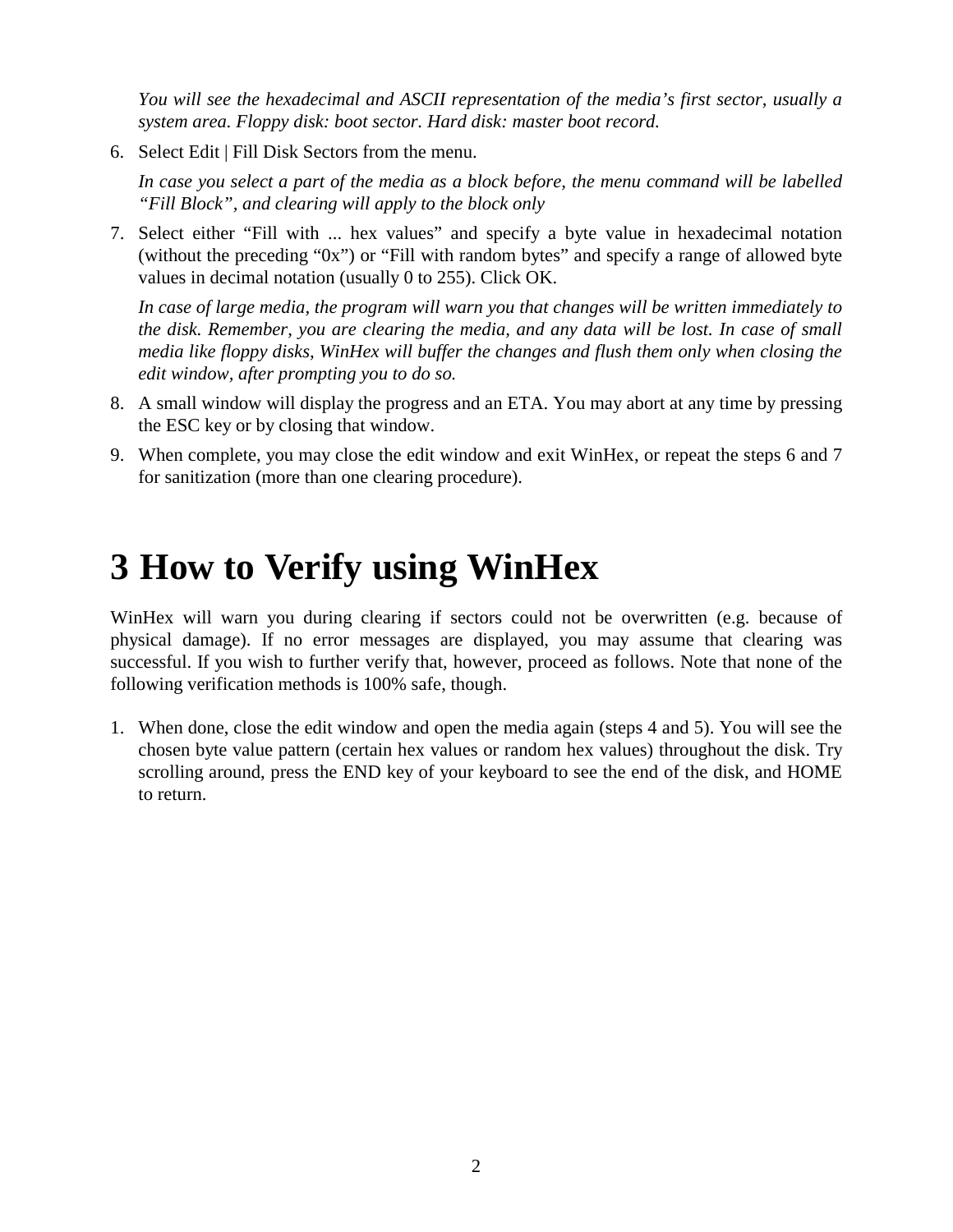2. You may analyze entire media or selected parts thereof using Tools | Analyze Disk or Tools | Analyze Block, repectively.

| Type of (last) clearing | Verification by data analysis                                                                                                                                                                                                                                                                                                                  |
|-------------------------|------------------------------------------------------------------------------------------------------------------------------------------------------------------------------------------------------------------------------------------------------------------------------------------------------------------------------------------------|
| Random byte values      | Byte values must be almost equally distributed in the selected<br>range. (0 to 255 in this figure.)<br>E: Data Analysis of "Hard disk 2"<br>国凶<br>Standard checksum:                                                                                                                                                                           |
| Fixed hex value 0x00    | Standard checksum must be 00000000.<br>器 Data Analysis of "Hard disk 2"<br>Standard checksum: 00000000<br>This criterion is 0.99999998% safe, meaning that there is just a<br>very slight chance that other data than just zero bytes will<br>accumulate to a 32-bit standard checksum of zero.                                                |
| Other fixed hex value   | A single vertical bar must be visible only.<br>$\frac{1}{2}$ $\frac{1}{2}$ $\frac{1}{2}$ $\frac{1}{2}$<br>"E Data Analysis of "Hard disk 2"<br>Standard checksum<br>The vertical bar in this figure represents a hex value of 55 used<br>for overwriting. Verify by moving the mouse cursor over the<br>bar and watching the gray status line. |